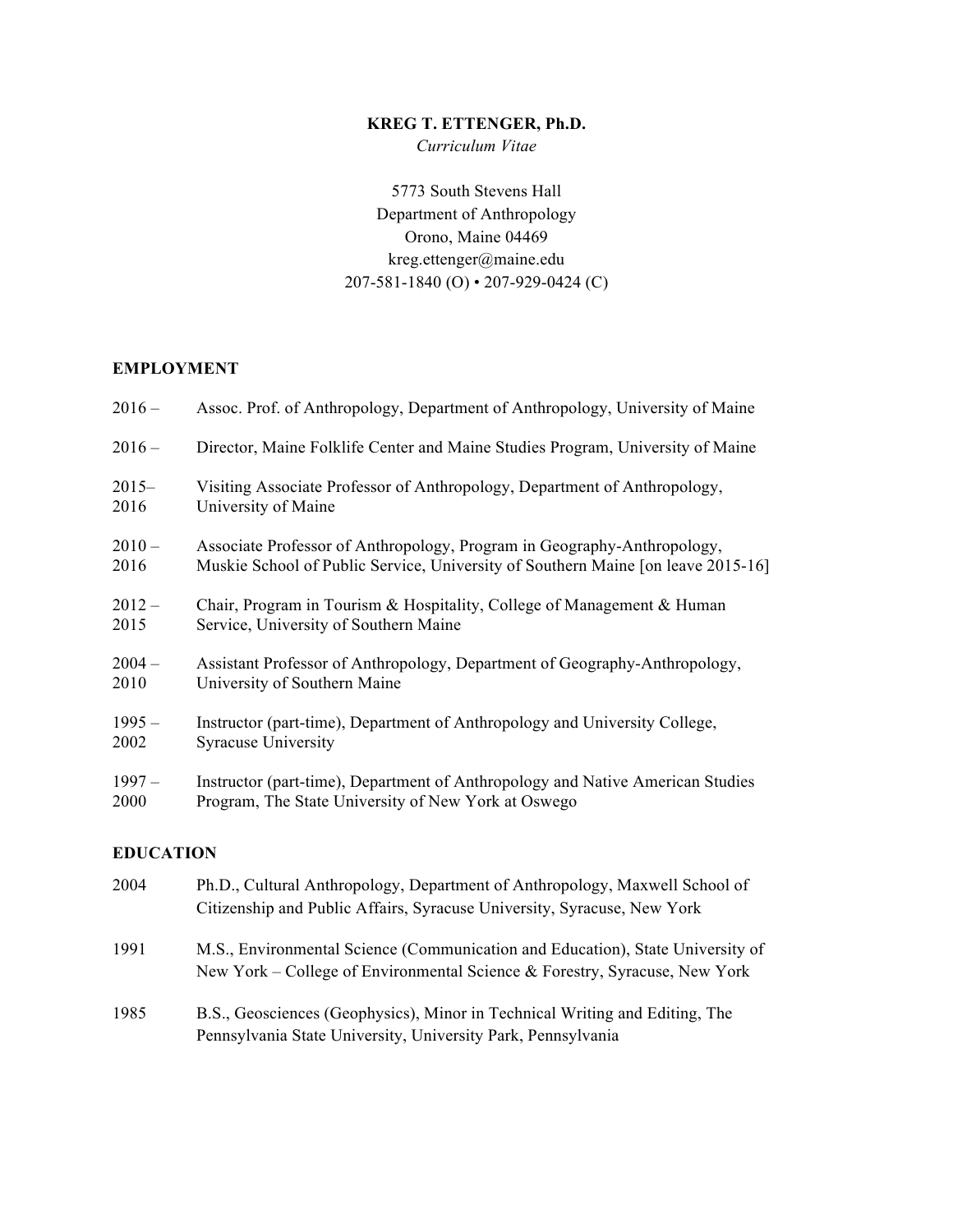### **PUBLICATIONS**

- 2020 "Finding Inspiration (and Profit) in Maine's Living Heritage: A New Breed of Entrepreneurs Draws Upon the State's Past." *Maine Policy Review* 29(2) [in press].
- 2018 Ettenger, Kreg. "Introduction." Pp. 1-8 in Ettenger, Kreg, et al., eds. *Marine Tourism, Climate Change, and Resilience in the Caribbean, Volume II: Recreation, Yachts, and Cruise Ships.* New York: Business Expert Press. 213 pp.
- 2018 Ettenger, Kreg, Martha Honey, and Samantha Hogenson, eds. *Marine Tourism, Climate Change, and Resilience in the Caribbean, Volume II: Recreation, Yachts, and Cruise Ships.* Tourism and Hospitality Management Collection, Betsy Bender Stringam, ed. New York: Business Expert Press. 213 pp.
- 2018 Honey, Martha, and Kreg Ettenger. "Sport Fishing and Diving at Turneffe Atoll, Belize: Sustaining Resources through Marine Recreation." Pp. 38-53 in in Ettenger, Kreg, et al., eds. *Marine Tourism, Climate Change, and Resilience in the Caribbean, Volume II: Recreation, Yachts, and Cruise Ships.* New York: Business Expert Press. 213 pp.
- 2018 MacPherson, Rick, with Kreg Ettenger. "Linking Marine Recreation and Marine Protected Areas: A Marine Scientist and Lifelong Diver's Point of View." Pp. 31-37 in Ettenger, Kreg, et al., eds. *Marine Tourism, Climate Change, & Resilience in the Caribbean, Volume II: Recreation, Yachts, and Cruise Ships.* New York: Business Expert Press. 213 pp.
- 2017 *Marine Tourism, Climate Change, and Resilience in the Caribbean, Volume I. Ocean Health, Fisheries, & Marine Protected Areas.* New York: Business Expert Press. 123 pp.
- 2017 "Introduction." Pp. 1-8 in Ettenger, Kreg, ed., *Marine Tourism, Climate Change, and Resilience in the Caribbean, Volume I. Ocean Health, Fisheries, and Marine Protected Areas.* New York: Business Expert Press.
- 2017 "Conclusion and Preview of Volume II." Pp. 117-18 in Ettenger, Kreg, ed., *Marine Tourism, Climate Change, and Resilience in the Caribbean, Volume I. Ocean Health, Fisheries, and Marine Protected Areas.* New York: Business Expert Press.
- 2017 "Strangled by Seaweed: The *Sargassum* Invasion in Mexico and the Caribbean." With Jake Kheel. Pp. 38-45 in Ettenger, Kreg, ed., *Marine Tourism, Climate Change, and Resilience in the Caribbean, Volume I.* New York: Business Expert Press.
- 2016. *Teacher's Guide for* Caribbean 'Green' Travel: Your Choices Make a Difference. With Samantha Hogenson. Washington, D.C.: Center for Responsible Travel. 36 pp.
- 2015 "The Other Maine Guides: How the Humanities Create Sense of Place and Enrich Tourism." *Maine Policy Review*, Vol. 24, no. 1, May 2015.
- 2012 "Northern Aboriginal Events as Tourist Attractions: Traditional Cree Gatherings in Northern Quebec." *Northern Review* 35, Spring 2012, pp. 38-68.
- 2012 "*Aapuupayuu* (the Weather Warms Up): Climate Change and the *Eeyouch* (Cree) of Northern Quebec." In *Climate Change and Threatened Communities: Vulnerability, Capacity, and Action.* Dan Taylor, David Brokensha & Peter Castro, eds. UK: Practical Action. Pp. 107-17.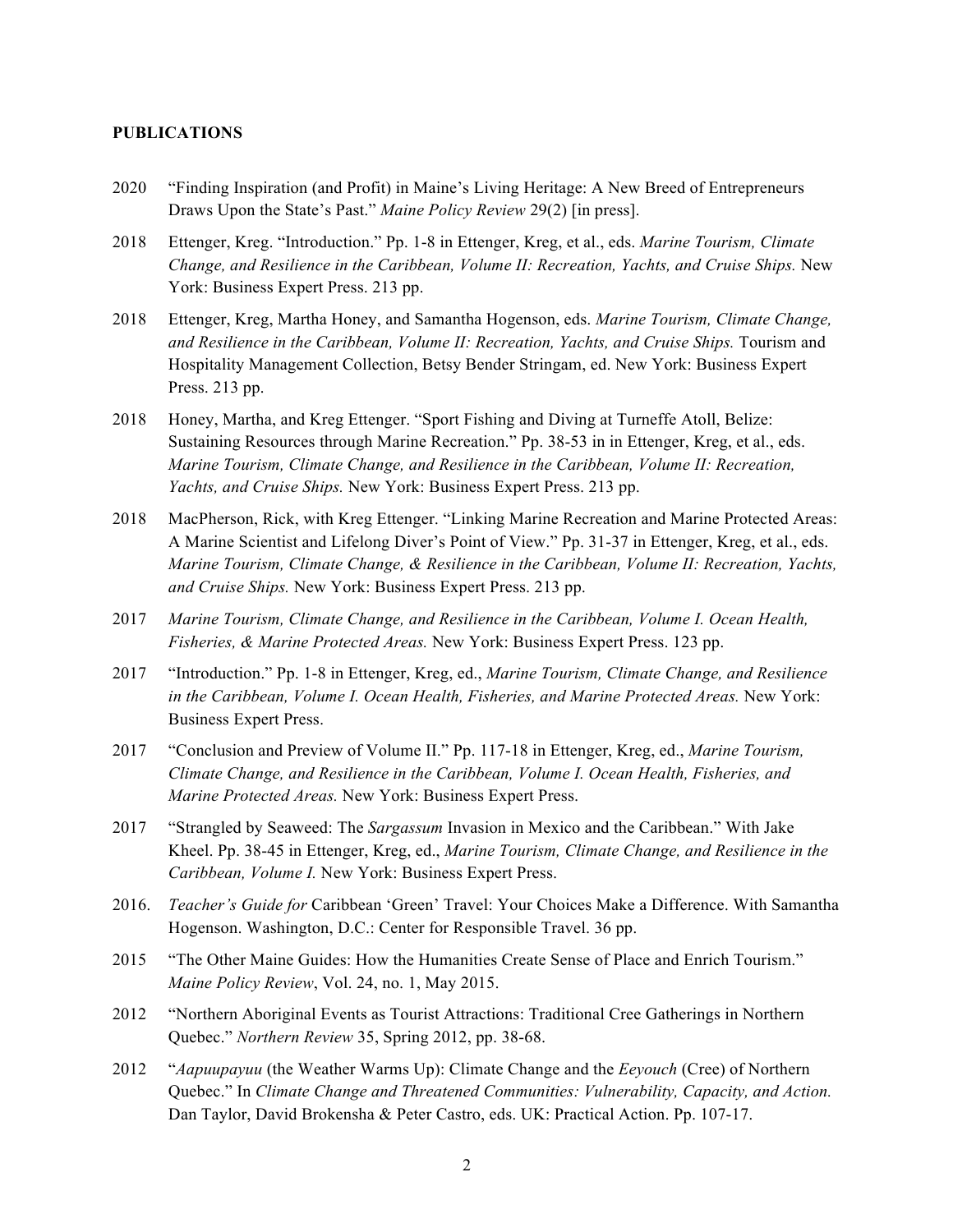- 2010 Review of *They Called Me Uncivilized: The Memoir of an Everyday Lakota Man from Wounded Knee*. Walter Littlemoon with Jane Ridgway, 2009, Bloomington, Indiana, and New York: iUniverse. *The Applied Anthropologist* 30(1-2): 49-52.
- 2009 "Students as Tourists and Fledgling Researchers: The Value of Ethnographic Field Courses for Tourism Education." *J. Teaching in Travel & Tourism* 9: 159-75
- 2008 "Engaging Undergraduate Students in Collaborative Research: The Challenge of Combining Teaching with Practice." *The Applied Anthropologist* 28(2): 152-62.
- 2008 "Traditional Cree Gatherings in Northern Quebec: Local Cultural Heritage Festivals as Tourism Attractions." *Proceedings of the Twelfth Canadian Congress on Leisure Research, Concordia University, Montreal, Canada, May 13-16, 2008*.
- 2005 "A 'New Relationship' Between Anthropologists and the Eeyouch of Quebec. Part Two: The Response." *High Plains Applied Anthropologist* 25(1): 1-12.
- 2004 "A 'New Relationship' Between Anthropologists and the Crees of Quebec. Part One: The Challenge." *High Plains Applied Anthropologist* 24(1): 77-92.
- 2004 Siipii, Uuchii, Minishtikw, Istchii *[River, Mountain, Island, Land]: Development, Conflict and Local Knowledge in Eeyou Istchee, Northern Québec.* Ph.D. Dissertation, Department of Anthropology, Syracuse University, Syracuse, New York. 315 pp.
- 2001 "Source Water Protection in Traditional Haudenosaunee Nations: Report on an SfAA/EPA Environmental Anthropology Fellowship." Special Issue: Environmental Anthropology Serving U.S. Communities. Barbara Johnston & John Young, eds. *Practicing Anthropology* 23(3): 23-27
- 2001 "'Polishing the Kaswentha': A Haudenosaunee View of Environmental Cooperation" (with James Ransom). Special Issue: Environmental Knowledge, Rights, and Ethics: Co-managing with Communities. B. Faust and R. Smardon, Eds. *Env. Science & Policy* 4(4/5): 219-28
- 2001 *Human Ecological Literacy: The Role of Traditional/Indigenous and Scientific Knowledge in Community Environmental Work* (with B. Faust, *et al.*). Occasional Paper 16, Randolph G. Pack Environmental Institute, SUNY College of Environmental Science & Forestry, Syracuse, NY.
- 1998 "A River That Was Once So Strong and Deep: Local Reflections on the Eastmain Diversion, James Bay Hydroelectric Project." In *Water, Culture, & Power: Local Struggles in a Global Context*, ed. by John Donahue and Barbara Rose Johnston. Washington, D.C. and Covelo, California: Island Press.
- 1997 "Indigenous Knowledge and Conflict Management: Exploring Local Perspectives & Mechanisms for Dealing with Community Forestry Disputes" (with A.H. Castro) *Forests, Trees and People Conflict Management Series, Volume 1*. Community Forestry Unit, United Nations Food & Agriculture Organization, Rome.
- 1994 "Counterinsurgency and Socioeconomic Change: The Mau Mau War in Kirinyaga, Kenya" (with A.H. Castro). *Research in Economic Anthropology* 15: 63-101.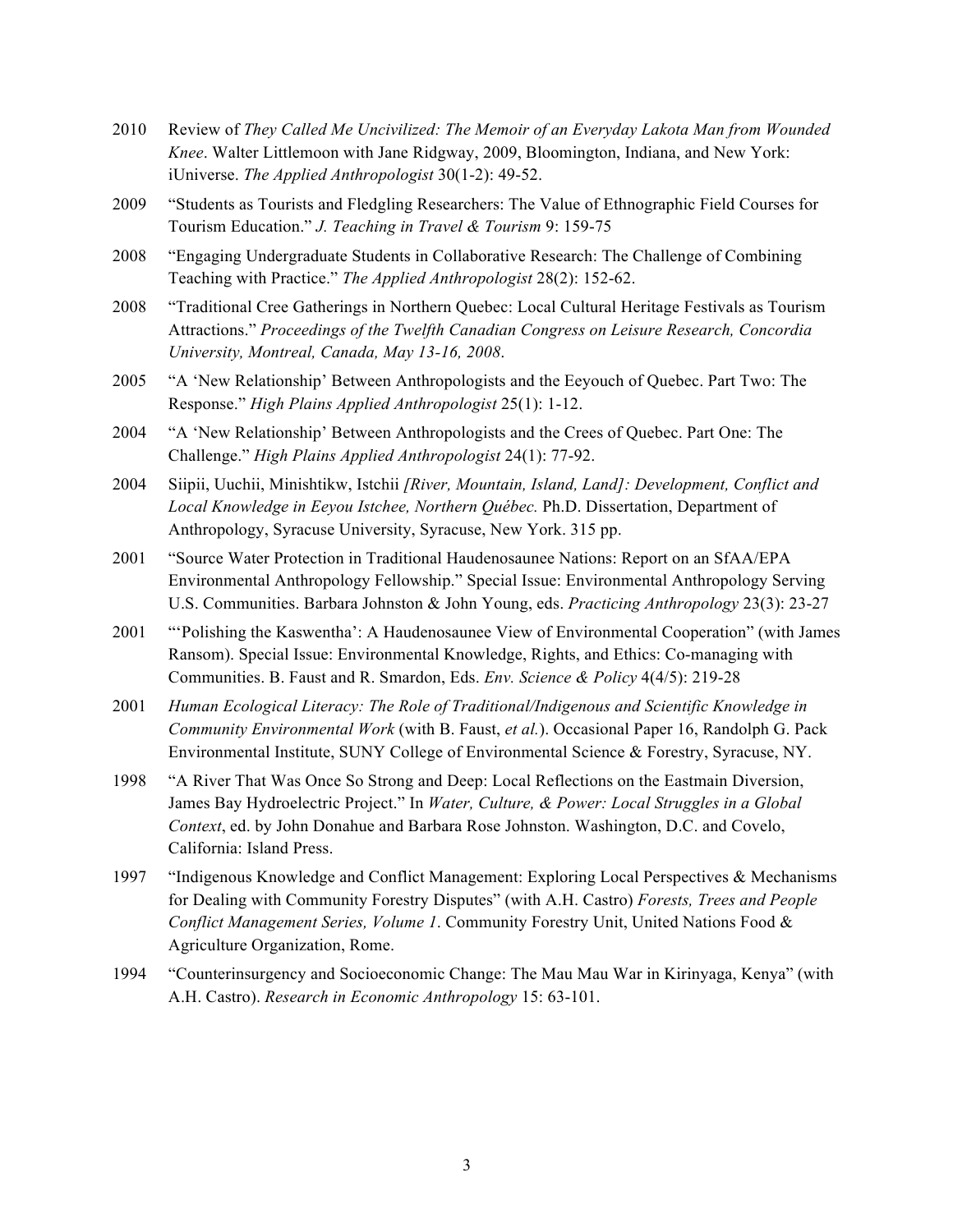#### **SELECTED RESEARCH REPORTS**

- 2014 *New Mainers in the Hospitality Workforce in Greater Portland: Final Report.* With contributions from students in ANT 315, Ethnographic Research Methods. June 30, 2014. 98 pp.
- 2013 *Final Report for Sustain Southern Maine Project on New Mainer Focus Group Interviews.* With contributions from students in ANT 315, Ethnographic Research Methods. May 19, 2014. 114 pp.
- 2008 *Report on Activities and Findings: Footsteps and Paddlestrokes Community Tour 1* (Chisasibi, Whapmagoostui, Waswanipi & Mistissini). Report Submitted to Strata 360, Canadian Ecotourism Services and Cree Outfitting & Tourism Association. 21pp.
- 2008 *Report on Activities and Findings: Footsteps and Paddlestrokes Community Tour 2* (Ouje-Bougoumou, Nemaska, Eastmain and Waskaganish). Report Submitted to Strata 360, Canadian Ecotourism Services and Cree Outfitting & Tourism Association. 18pp.
- 2007 *Tourism and Traditional Gatherings in Eeyou Istchee: Final Report on the 2007 USM Applied Anthropology Field Course.* With contributions by students in ANT 450. Report Submitted to the Cree Outfitting & Tourism Association. 52 pp.
- 2006 *Summer Field Course: Nature, Culture and Tourism in James Bay, August 7-19, 2006: Report on Activities with Recommendations.* With contributions from students in ANT 209. Report Submitted to the Cree Outfitting & Tourism Association. 54 pp.
- 2003 *Cree Knowledge, Use and Management of Natural Resources in the Offshore Regions of James Bay and S.E. Hudson Bay: Regional Synthesis Report*. Submitted to Grand Council of the Crees (Eeyou Istchee)/Cree Regional Authority, Quebec. 61 pp.
- 2002 *Cree Knowledge, Use and Management of Natural Resources in the Offshore Regions of James Bay and S.E. Hudson Bay: Community Reports for Chisasibi, Eastmain, Waskaganish, Wemindji, and Whapmagoostui*. 5 vols. Submitted to the Grand Council of the Crees (Eeyou Istchee) and Cree Regional Authority, Montreal, Quebec. 424 pp.
- 2002 Muskuuchii *{Bear Mountain}: Protecting a Traditional Iyiyuuch Wildlife Preserve and Sacred Site.* Report Prepared for the Forestry Working Group, Grand Council of the Crees (Eeyou Istchee), Montreal, Quebec. 71 pp.
- 2000 *Local Source Water Assessment and Protection: The Experiences of Haudenosaunee Communities in New York State.* Final Report on a Community Dynamics of Source Water Protection Fellowship. Submitted to the US EPA Office of Ground Water & Drinking Water and the Society for Applied Anthropology. 83 pp.
- 1998 *Community Assessment of Mercury Remedial Programs in Chisasibi, Wemindji, and Eastmain*. Report Submitted to Cree Regional Authority, Montreal, Qc. 75 pp.
- 1996 *Socioeconomic Profiles of First Nation Partners.* Prepared for Aboriginal Government, Resources, Economy & Environment Project, McGill University, Montreal, Qc. 94 pp.
- 1995 *Wemindji Cree Knowledge of Eelgrass Distribution and Ecology.* Report Prepared for Cree Regional Authority, Montreal, and Fisheries & Oceans Canada. 68 pp.
- 1994 *Great Whale Environmental Assessment Community Consultation: Final Report for Eastmain and Wemindji, Parts A & B* (with Colin Scott). Prepared for the Grand Council of the Crees (of Quebec); funded by Hydro-Quebec. 1,254 pp.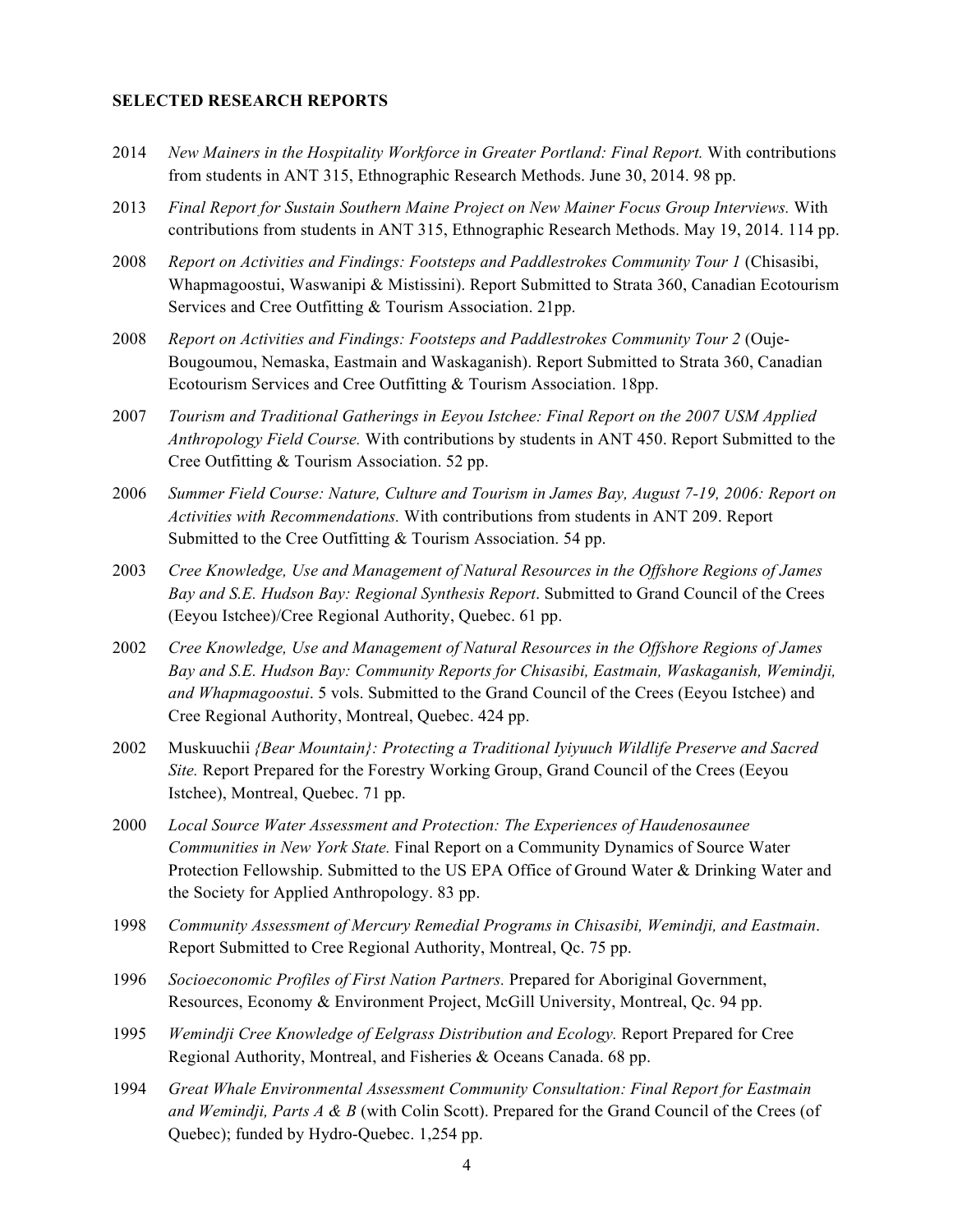#### **SELECTED CONFERENCE PAPERS & SESSIONS**

- 2019 "Voices from Katahdin: Oral History Podcasts and a Region's Imagined Future." Society for the Anthropology of North America Meetings, San Juan, Puerto Rico, May 2-5, 2019.
- 2014 "Cultural Tourism in Remote Places: Linking Quebec and Maine." Invited presentation at Maine Humanities Summit, Augusta, Maine, May  $16<sup>th</sup> 2014$ .
- 2013 "Your Resource is My Heritage: Indigenous Cultural Responses to River Development in Northern Quebec." Annual Meetings of the Society for Applied Anthropology, Denver, Colorado, March 19-23.
- 2012 "Bays and Boundaries in Northern Canadian Seas: Creation of the Eeyou Marine Zone." Annual Meetings of the Society for Applied Anthropology, Baltimore, Maryland, March 27-31.
- 2012 "Social Science Methods for Land and Sea Claims: Creation of the Eeyou Marine Zone in Northern Canada." National Oceanic and Atmospheric Administration Social Coast Forum, Charleston, SC, Feb. 15-16.
- 2010 "Representing Community Knowledge: Collaboration, Consultation, and other Clever Catchwords." High Plains Society for Applied Anthropology Annual Conference, Denver, Colorado, April 22-25.
- 2009 "Developing Online & Blended Course Evaluations: Faculty, Student, Staff and Administration Views." Moderated Roundtable Discussion at Sloan-C Conference on Online and Blended Learning, Portland, Maine, October 30.
- 2009 "Developing Sustainable Tourism in the Cree Communities of Quebec: Opportunities and Obstacles." High Plains Society for Applied Anthropology Annual Conference, Denver, Colorado, April 24-26.
- 2009 "Not Like I Imagined: Experiencing Diversity Through Field Study." 49th Annual Meeting of the Northeastern Anthropological Association, Providence, RI, March 13-14.
- 2008 "Online Media as Digital Ethnography: Using This American Life<sup>®</sup> in an Introductory Anthropology Class." 14th Annual Sloan-C International Conference on Online Learning. Orlando, Florida. Nov. 5-7.
- 2008 "Traditional Cree Gatherings in Northern Quebec: Local Cultural Heritage Festivals as Tourist Attractions." Twelfth Canadian Congress on Leisure Research, Concordia University, Montreal, Quebec, May 13-16.
- 2007 "Tourism In Eeyou Istchee: USM Summer Field Schools." Annual Regional Tourism Conference of the Cree Outfitting and Tourism Association. Waswanipi, Quebec, Oct. 16-18.
- 2006 "Quebec Cree Participation in New Hydro Projects: Lessons from the Nadoshtin Agreement." Society for Applied Anthropology Annual Meetings, Vancouver, BC, March 28-April 2.
- 2006 "Impacts of Global Environmental Change on Subsistence Activities of the Eastern James Bay Iyiyuu (Cree)." Roundtable on Climate Change at Society for Applied Anthropology Annual Meetings, Vancouver, Canada, March 28-April 2.
- 2006 "Negotiating Maps: How Local Knowledge Becomes Regional Policy." Indigenous Cartography and Representational Politics, Cornell University, Ithaca, New York, March 2-5.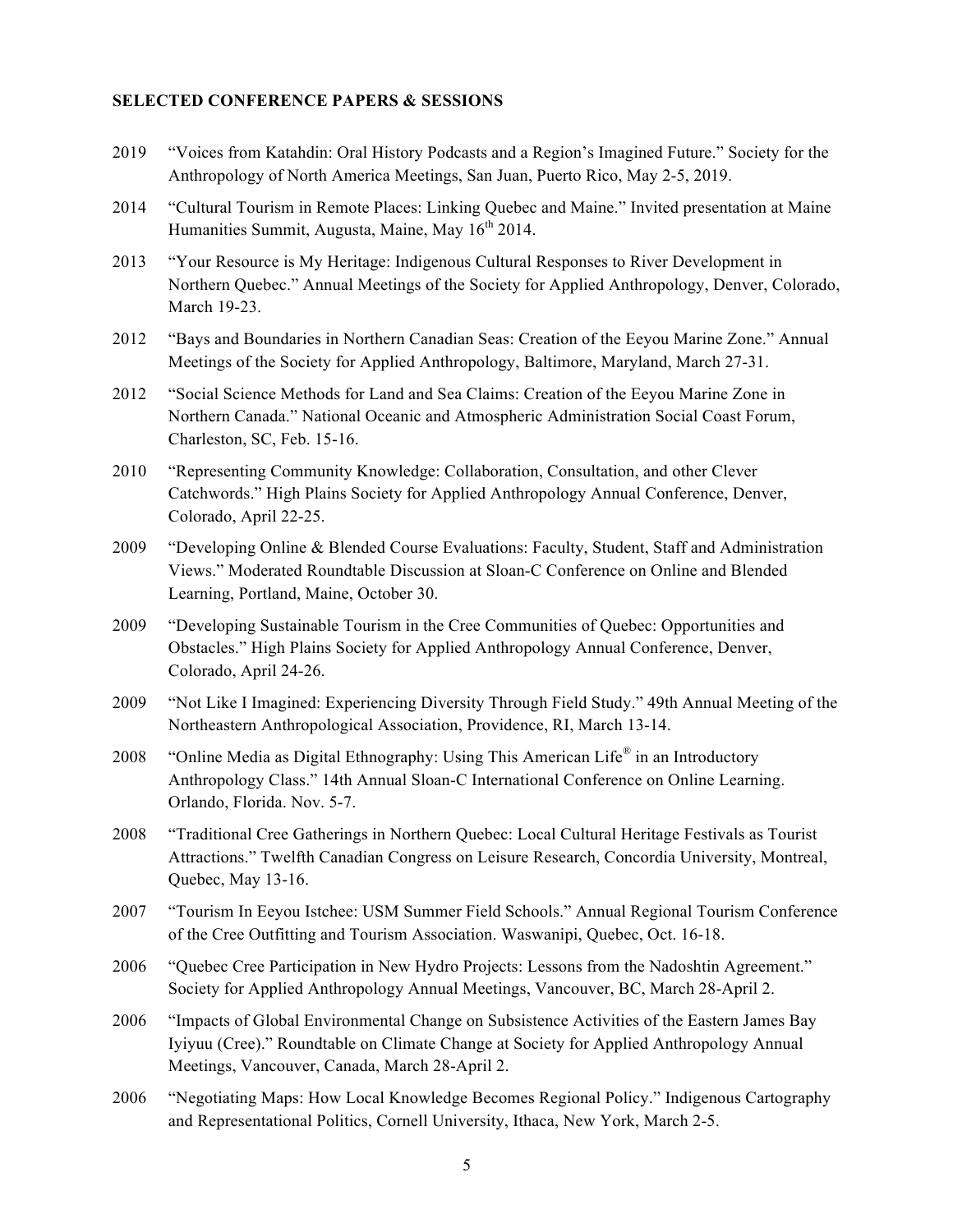- 2005 "The Nadoshtin Archaeology and Cultural Heritage Program: An Applied Example of Cross-Disciplinary Research." Annual Conference of High Plains Society for Applied Anthropology, Estes Park, CO, Apr. 22-24.
- 2003 "Telling the Story of Bear Mountain." Annual Meetings of the American Anthropological Association, Chicago, Illinois, Nov. 19-23.
- 2003 "The Devil's in the Details: Cultural and Institutional Obstacles to Implementing the Cree-Quebec Agreement." Annual Meetings of the Society for Applied Anthropology, Portland, Oregon, March 19-23.
- 2002 "Cree Place Names and Myths as Evidence of Past Use and Occupancy: The Offshore Islands of Eastern James Bay." Annual Meeting of the American Society for Ethnohistory, Quebec City, Quebec, Oct. 16-20.
- 2002 "Our Turn to Adapt: Anthropological Responses to Rapid Change in Eastern James Bay, Canada." Annual Conference of the High Plains Society for Applied Anthropology, Estes Park, CO, April 19-21.
- 2002 "Impacts of Global Environmental Change on Subsistence Activities of the Eastern James Bay Iyiyuu (Cree)." Annual Meetings of Society for Applied Anthropology, Atlanta, GA, March 6-10.
- 2000 "Lessons from the Kaswentha: Creating Meaningful Partnerships for Environmental Protection" (with J. Ransom). Annual Meetings of the American Anthropological Association, San Francisco, CA, Nov. 15-19.
- 2000 "Community Dynamics of Source Water Protection: Experiences of Haudenosaunee Nations." Presented at the National Community Involvement Conference, U.S. EPA Region 9, San Francisco, California, Aug. 29-Sep. 1.
- 2000 "Each in Our Own Vessel: Haudenosaunee Approaches to Source Water Protection." Paper Presented at the Annual Meetings of the Society for Applied Anthropology, San Francisco, California, March 17-21.
- 1997 "Perceptions of Change in a Developing Region: Cree Environmental Knowledge and Impact Assessment." Annual Meetings of the American Anthropological Association, Washington, D.C., Nov. 17-21.
- 1996 "Community-Based Resource Management and Conflict Resolution: Developing a Policy-Based Research Program." Negotiating Nationhood: An Intercultural Dialogue on Contemporary Native Issues. McGill University, Montreal, Can., April 16-17.
- 1995 "Taking the Long View: Community Development and Traditional Values in Eastmain." Annual Meetings of the Canadian Anthropology Society, Montreal, Quebec, Canada, May 8-11.
- 1995 "Hydro Generation vs. Future Generations: Contested Notions of Sustainable Development in James Bay." Annual Meetings of the Society for Applied Anthropology, Albuquerque, New Mexico, March 15-20.
- 1993 "Counterinsurgency and the Loss of Community Autonomy." Annual Meetings of the Society for Applied Anthropology, San Antonio, Texas, March 18-22.
- 1990 "Children and Nature in India: Results of an Attitude Survey." Annual Meetings of the North American Association for Environmental Education, San Antonio, TX, Nov. 6-11.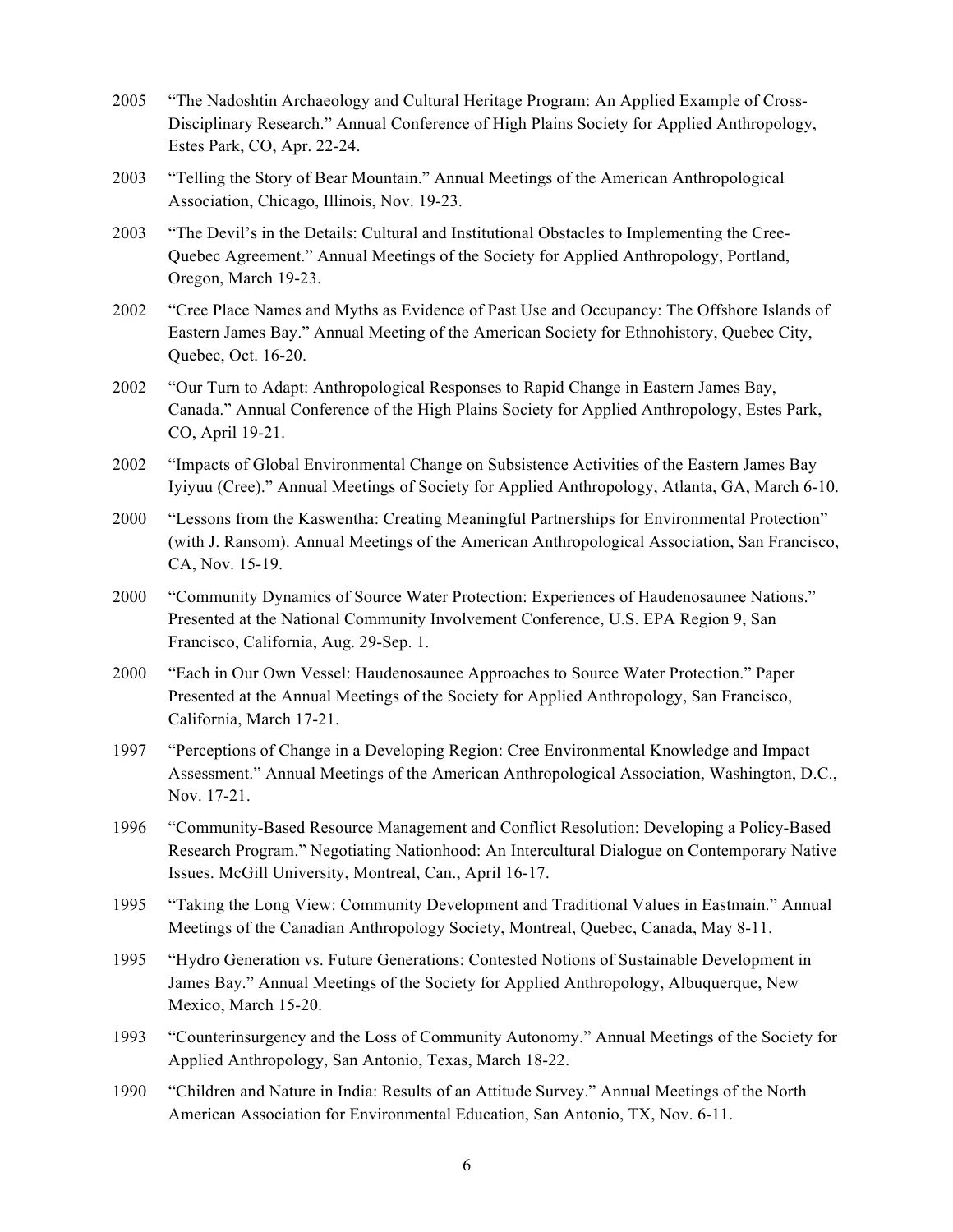## **SELECTED PUBLIC & PROFESSIONAL PRESENTATIONS**

- 2017 Report on the Katahdin Story Booth Project. Presentation and facilitation at community meeting, November 1, 2017, Millinocket, Maine.
- 2016 "Conducting Oral History Interviews." Presentation for "Camden in the Classroom" session, September 10, 2016, Rockland, Maine.
- 2010 "They Gave Their Lives So That We May Live: James Bay Cree Stories of Lost Rivers, Remembered Landscapes, and A Past Way of Life." Invited Public Lecture at Whitman College, Walla Walla, Washington, April 18.
- 2009 "Tourism in Eeyou Istchee: Cree Cultural Identity & Economic Development." Invited Public Lecture at Bowdoin College, Brunswick, Maine, November 5.
- 2008 "SecondLife, Sansa Clips and VoiceThreads: Tips for the Tech-Savvy Professor from the 14th Sloan-C Conference on Online Learning." Portland, Maine, Dec. 2.
- 2008 "Applied Teaching and Research on Tourism: Possibilities for Collaboration." Presentation at the Conference Creativity and Discovery: Collaboration at USM. New Gloucester, Maine, Oct. 3.
- 2008 "Footsteps & Paddlestrokes Community Tours: Preliminary Findings" (with Jason White & Paul Diamond). Cree Regional Tourism Conf., Nemaska, Qc., Aug. 22-23.
- 2008 "Report on the 2007 USM Ethnographic Field School." Presentation at Cree Outfitting and Tourism Association Board of Directors Meeting, Montreal, Quebec, Jan. 17.
- 2008 "Roundtable Discussion: Collaborative Teaching, Research and Service With Native Communities in Maine and Beyond." Organizer & Moderator. Creativity and Discovery: Collaboration at USM. Pineland Farms Conference Center, Oct. 3.
- 2007 "Digital Media Ethnography: Technology for Research, Teaching & Communication." Presentation at 2nd Annual USM Showcase: Using Technology in Teaching and Learning. USM, Portland, Maine, April 12.
- 2007 "Report on the 2006 USM Ethnographic Field School." Presentation at Cree Outfitting and Tourism Association Board of Directors Meeting, Val d'Or, Quebec, Jan. 16.
- 2005 "Summary of USM 2005 Research." Presentation to Nadoshtin Archaeology and Cultural Heritage Advisory Board, Val d'Or, Quebec, Dec. 16.
- 2005 "Burial Site Documentation and Commemoration: Report on Activities and Proposal for Commemorative Site & Events." Presented to Niskamoon Company Board of Directors. Oujé-Bougoumou, Quebec, August 18.
- 2005 "Ancient Knowledge, Modern Mapping: GIS, GPS and Remote Sensing in Indigenous Communities." Presentation at USM GIS Speaker Series, April 13.
- 2003 "How to Say Goodbye to a River: Development and Social Impacts in the North." Invited Paper, Development & Social Transformation Speaker Series, Global Affairs Institute, Maxwell School of Citizenship & Public Affairs, Syracuse Univ., Nov. 7.
- 2000 "Report on EPA/SfAA Source Water Protection Fellowship." Presented at the Annual EPA Region 2 Tribal Leadership Conference, Syracuse, NY, July 26.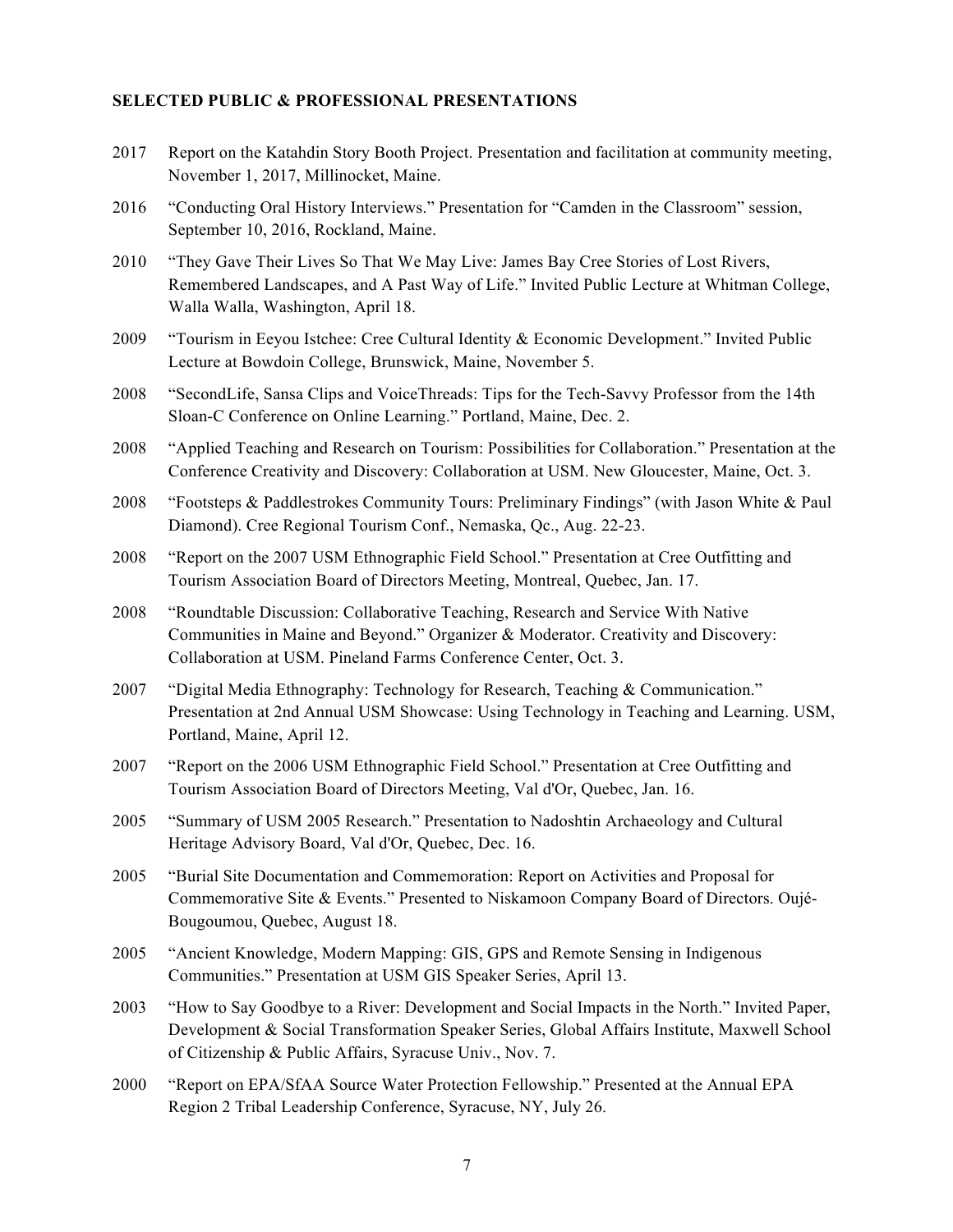## **UNIVERSITY COURSES TAUGHT**

#### *University of Maine*

- ANT 102 Introduction to Anthropology: The Cultural Perspective [classroom, online, hybrid]
- ANT 490 Advanced Topics in Anthropology: Ethnographic Field School [co-instructor]
- ANT 290 Topics in Anthropology: Digital Ethnography
- ANT 290 Topics in Anthropology: Tourism, Development and Sustainability
- MES 520 Topics in Maine Studies: Researching in the Digital Age
- MES 598 Directed Study in Maine Studies
- IDS 697 Independent Study in Interdisciplinary Studies
- IDS 699 Master's Project in Interdisciplinary Studies

### *University of Southern Maine [2004–2015]*

- ANT 101 Anthropology: The Cultural View [classroom, online]
- ANT 213 Human Ecology
- ANT 220 North American Indians
- ANT 222 Peoples of the North
- ANT 310 History of Anthropological Thought
- ANT 315 Ethnography: Methods, Ethics, Practice
- ANT 355 Public Interpretation in Anthropology
- ANT/GEO 399 Ethnoecology: Local Knowledge for Global Survival
- ANT 450 The Cree Nation of Quebec
- ANT 450 Anthropology of Tourism
- ANT 450 Indigenous Peoples and Tourism
- ANT 450 Tourism, Development and Sustainability
- ANT 450 Ethnographic Field Courses
- GYA 215 Culture and Place
- GYA 399 Discipline Matters
- TAH 101/ANT 199 Introduction to Tourism and Hospitality
- TAH 231/GEO 299 Introduction to Sustainable Tourism
- TAH 299/ANT 315 Tourism Research Methods
- TAH 301/ANT 399 Global Issues in Travel and Tourism
- TAH 460/ANT 450 Ethnography of Travel

### *Other Institutions [1991–2002]*

Introduction to Cultural Anthropology; Peoples and Cultures of the World; Peoples and Cultures of North America; Magic and Religion [Syracuse University]

Cultural Anthropology, North American Indians, Introduction to Native American Studies [Oswego State University; formerly SUNY Oswego]

Environmental Communication [SUNY College of Environmental Science & Forestry]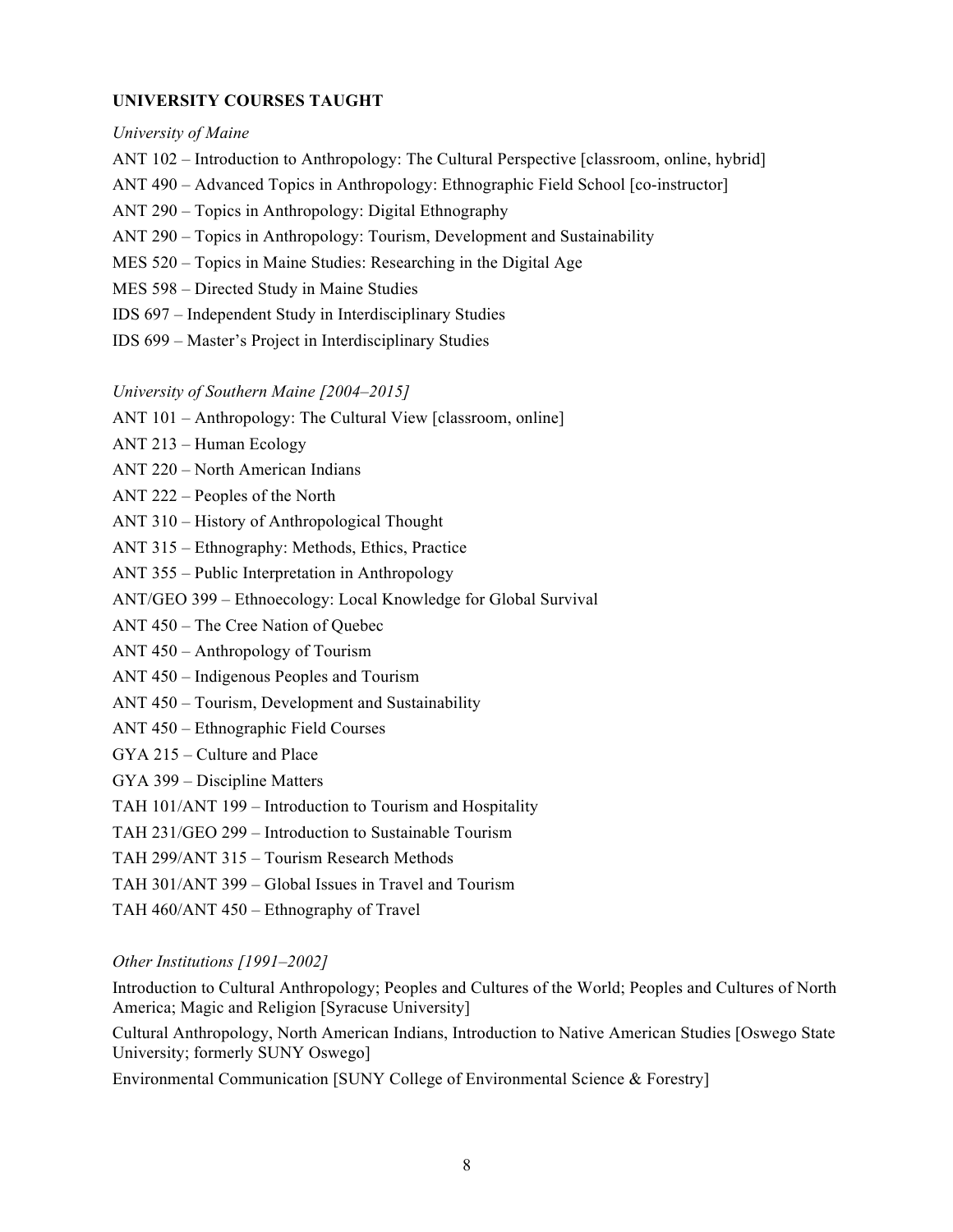## **SELECTED RESEARCH PROJECTS**

- 2017 *Katahdin Story Booth Project,* Millinocket, Maine. Collaborative oral history project with Millinocket Memorial Library and the National Park Service.
- 2014 *Employing New Mainers in the Hospitality Industry,* Greater Portland Hospitality Alliance, Cumberland County, Maine. Project involved undergraduate anthropology and tourism students documenting obstacles New Mainers face in the hospitality industry.
- 2012 *Views of New Mainers and Other Under-Represented Populations,* Sustain Southern Maine Planning Project, Cumberland and York Counties, Maine. Project involved undergraduate students documenting views of recent immigrants, homeless, and others regarding energy, housing, transportation and other regional planning issues.
- 2008 *Footsteps and Paddlestrokes,* Cree Outfitting and Tourism Association, Quebec, Canada. Conducted interviews and mapping for regional planning of Cree cultural and ecotourism products.
- 2002– *Nadoshtin Archaeology and Cultural Heritage Program,* Cree Regional Authority,
- 2005 Nemaska, Quebec, Canada. Conducted ethnographic and oral history research and training for documentation of area flooded by EM-1A hydroelectric project.
- 2002– *Muskuuchii [Bear Mountain] Cultural Assessment and Mapping Project,* Grand Council 2004 of the Crees (Eeyou Istchee), Montreal, Canada. Conducted mapping and oral history interviews leading to moratorium on logging and creation of new biosphere reserve.
- 2000– *Cree Offshore Claim Land Use and Occupancy Study,* Grand Council of the Crees
- 2003 (Eeyou Istchee), Quebec, Canada. Conducted land use and occupancy study leading to creation of Eeyou Marine Region and signing of federal agreement giving Cree Nation title to most of the islands in eastern James Bay, Canada.
- 1999– *Source Water Assessment of Tuscarora Nation, New York State*. Report submitted to 2000 Haudenosaunee Environmental Task Force and EPA Office of Groundwater & Drinking Water.
- 1997– *Assessment of Remedial Programs Under the Mercury Agreement*, Cree Regional
- 1998 Authority, Nemaska, Quebec, Canada.
- 1994– *Wemindji Cree Knowledge of Eelgrass Distribution & Ecology in James Bay,* Cree
- 1995 Regional Authority, Nemaska, Quebec, Canada.
- 1994 *Cree Community Consultation for the Great Whale Project Environmental Impact Assessment,* Grand Council of the Crees (Eeyou Istchee), Quebec, Canada.